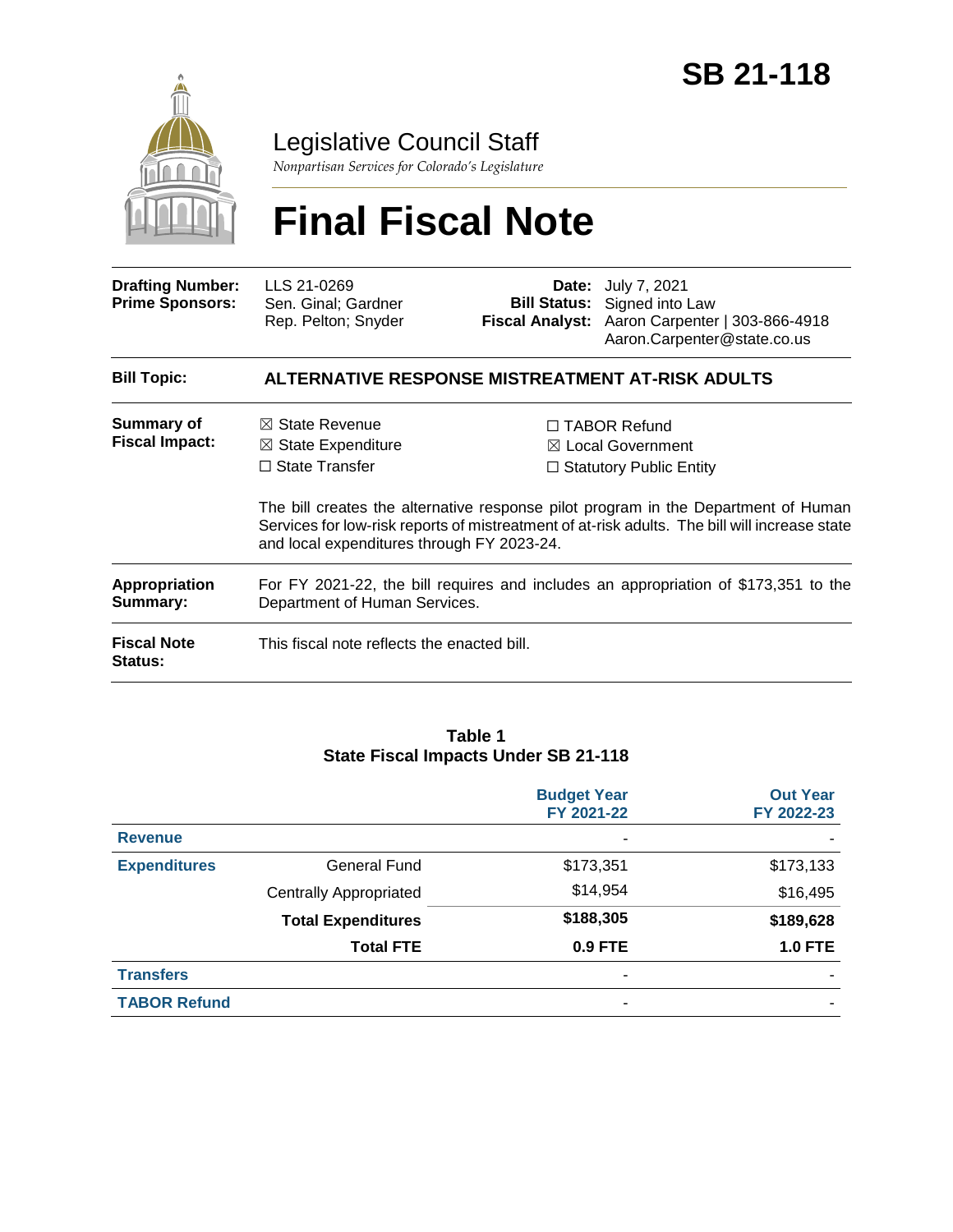Page 2

# Page 2<br>July 7, 2021 **SB 21-118**

# **Summary of Legislation**

The bill creates the alternative response pilot program for counties to use when they receive low-risk reports of mistreatment or self-neglect of an at-risk adult. The Department of Human Services (DHS) must select up to 15 counties to participate in the pilot and provide training and technical assistance to those counties. Starting on or after January 1, 2022, participating county departments of human services may use an alternative response to investigate low-risk reports, rather than a full investigation requiring in-person interviews and making a finding on the report. Lastly, the DHS must contract with a third party to evaluate the program's effectiveness over a two year period. In 2025 and 2026, the DHS must report on the effectiveness of the program in its SMART Act hearing.

## **State Revenue**

Starting in FY 2021-22, the bill may increase revenue to the DHS from gifts, grants, and donations. At the time of this writing, the fiscal note has not identified any source for gifts, grants, and donations. Gifts, grants, and donations are not subject to the state's TABOR limit.

## **State Expenditures**

This bill increases General Fund expenditures in the DHS by \$188,305 and 0.9 FTE in FY 2021-22 and \$189,628 and 1.0 FTE in FY 2022-23. These costs, are shown in Table 2 and described below.

|                                           |                   | FY 2021-22 | FY 2022-23     |
|-------------------------------------------|-------------------|------------|----------------|
| <b>Department of Human Services</b>       |                   |            |                |
| <b>Personal Services</b>                  |                   | \$65,801   | \$71,783       |
| <b>Operating Expenses</b>                 |                   | \$1,350    | \$1,350        |
| <b>Capital Outlay Costs</b>               |                   | \$6,200    |                |
| <b>Evaluation Contract</b>                |                   | \$100,000  | \$100,000      |
| Centrally Appropriated Costs <sup>1</sup> |                   | \$14,954   | \$16,495       |
|                                           | <b>Total Cost</b> | \$188,305  | \$189,628      |
|                                           | <b>Total FTE</b>  | $0.9$ FTE  | <b>1.0 FTE</b> |

#### **Table 2 Expenditures Under SB 21-118**

<sup>1</sup> *Centrally appropriated costs are not included in the bill's appropriation.*

**Staffing.** Starting in FY 2021-22, the DHS requires 1.0 FTE for a social services specialist to develop the pilot program, promulgate rules, develop training curriculum, conduct training with pilot participants, provide technical assistance, contract with an evaluator, manage the evaluation contract, and oversee and assist with the development of the final report. Staff costs are outlined in Table 2 above and includes personal services, operating expenses, and capital outlay costs. Costs in FY 2021-22 are prorated for the General Fund paydate shift.